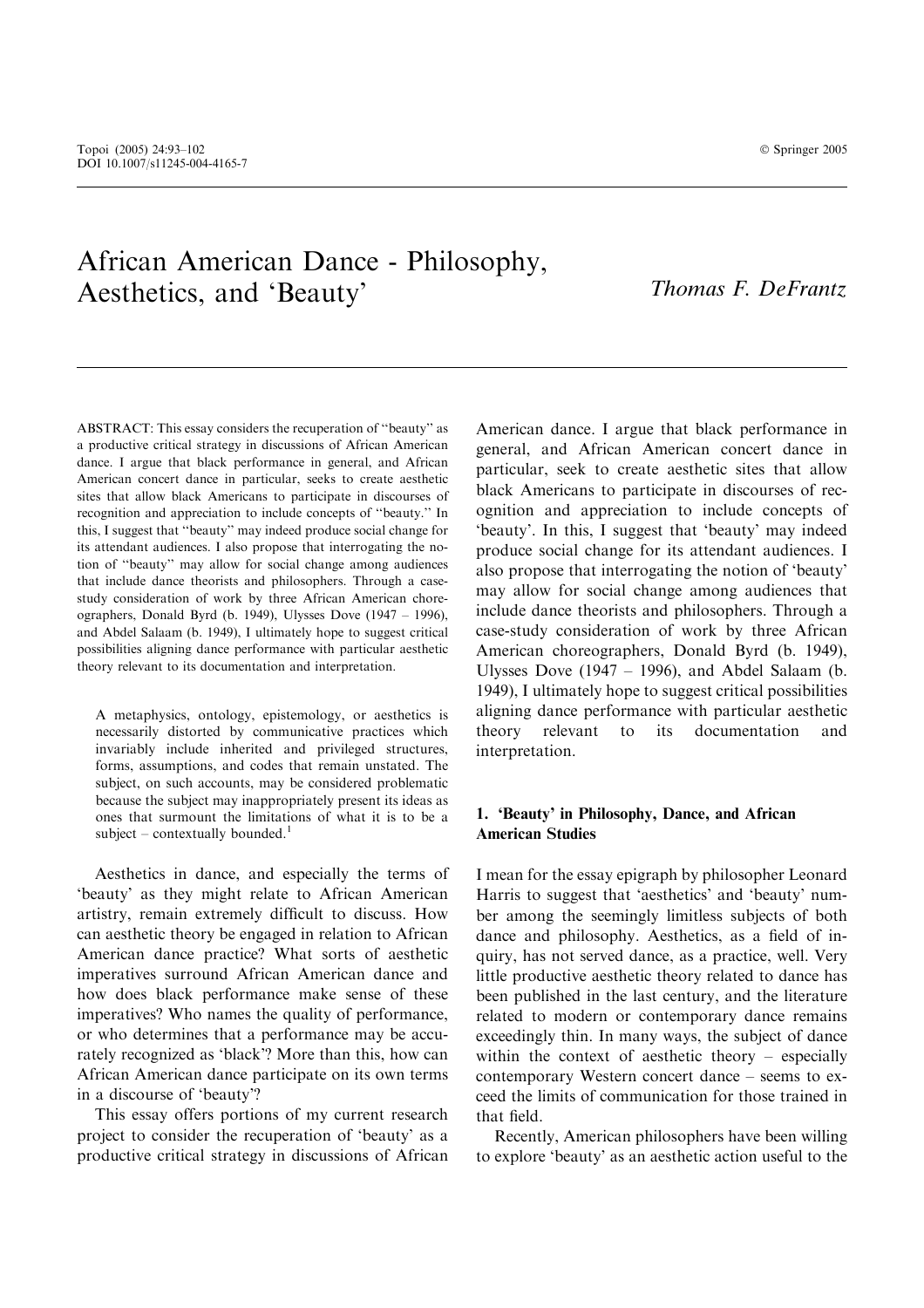process of human recognition. Notably, in On Beauty and Being Just, professor of aesthetics Elaine Scarry constructs an argument for 'beauty' as a sensate cognition that can lead toward social Justice. $2$  For Scarry, 'beauty' contains sacred, unprecedented, and life-saving features that incite deliberation about the nature of truth and fairness. In recognizing and appreciating 'beauty', people experience its pressure toward distribution, and seek to both protect and reproduce (or create) its effects. In addition, as 'beauty' brings copies of itself into being, its observers undergo a ''radical decentering'' that moves them toward ethical fairness; and ''people seem to wish there to be beauty even when their own self-interest is not served by it."<sup>3</sup> In this analysis, 'beauty' may achieve more than its presence suggests, as human responses to 'beauty' may include social action.

Scarry does not lay out the terms of 'beauty' she considers except by example of things seen and then felt; she seems to assume its recognition to be selfevident. Her referents – a boy, a palm tree, a flower, a bird, the sky, among others – align her theory to Romanticist assumptions about 'beauty' as it might be ever-present in nature. She offers little criteria for the recognition of 'beauty', although she does mention, in passing, a quality of symmetry as an "important element" in its assessment.<sup>4</sup> Because she writes of the largest concept of 'beauty' as a natural presence, she seems to be unconcerned with any specific aesthetic qualities that mark its discovery. For Scarry, the pressure toward distribution performed by 'beauty' is something already done by nature; a task that may be imitated by people (creative artists), but need not be ''because it does not depend on human beings to bring it about."<sup>5</sup> In other words, 'beauty' will persist whether humanists are willing to explore its qualities or not.

Scarry is only one of several contemporary American philosophers who write about 'beauty'. Her universalist ethos, however, strikes familiar poses of exclusion for many contemporary stage choreographies, which are not concerned with the persistence of lightness or grace, as well as the physiognomic attributes of African Americans, which have rarely been considered 'beautiful' by the larger American public. My project seeks to explore the recognition points of 'beauty' that African American audiences attend to in dance performance in order to expand on the notion of what may be

perceived as 'beauty', as well as the logic that determines who may name that quality.

On the whole, contemporary dance studies has ignored the function of 'beauty' as a potent aesthetic paradigm. We can easily understand why: the concept seems at once extremely unstable – what are the terms for recognizing 'beauty'? – and monolithic, without significant nuance. More than this, 'beauty's' philosophical lineage has ignored dance, all the while positing universal values from which African American identity and subjectivity have also been excluded.

Yet many of the possibilities Scarry, among others, raises relate easily to African American concert dance practice. Here, dance performance may refer to the spiritual (sacred) and spontaneous (unprecedented) choreographies that have sustained generations of African American dancers in the context of harsh everyday racialized interactions (its life-saving feature). Among dance critics and historians, the quality and content of African American concert dance has generated sustained debate about its choreographic nature (can it be recognizably 'beautiful' in and of it itself?) and the access of black Americans to advanced training in white-operated academies and schools (how can it press toward distribution? Who has access to it?).<sup>6</sup> While I do not mean to imply that African American concert dance embodies 'beauty' in and of itself, Scarry's assertions will become important in later discussions of particular dances.

## 2. A 'Beautiful' Duet for Ethnophilosophy and Feminist Aesthetics

Amid continuous overarching questions around what the terms of 'beauty' may be and who may name them, I contend that 'beauty' might be recuperated effectively as a critical paradigm when deployed within a particular, culturally explicit frame of performance analysis.

My study of 'black beauty' seeks to invigorate the analysis of how African American audiences experience and respond to aspects of concert dance in contexts that may be termed 'black'. My interest centers on how 'beauty' is constructed by the body in motion, or more precisely, in the space between artist and audience that the concert stage inevitably creates.

African American philosophy, a branch of ethnophilosophy, offers a grounding context for aesthetics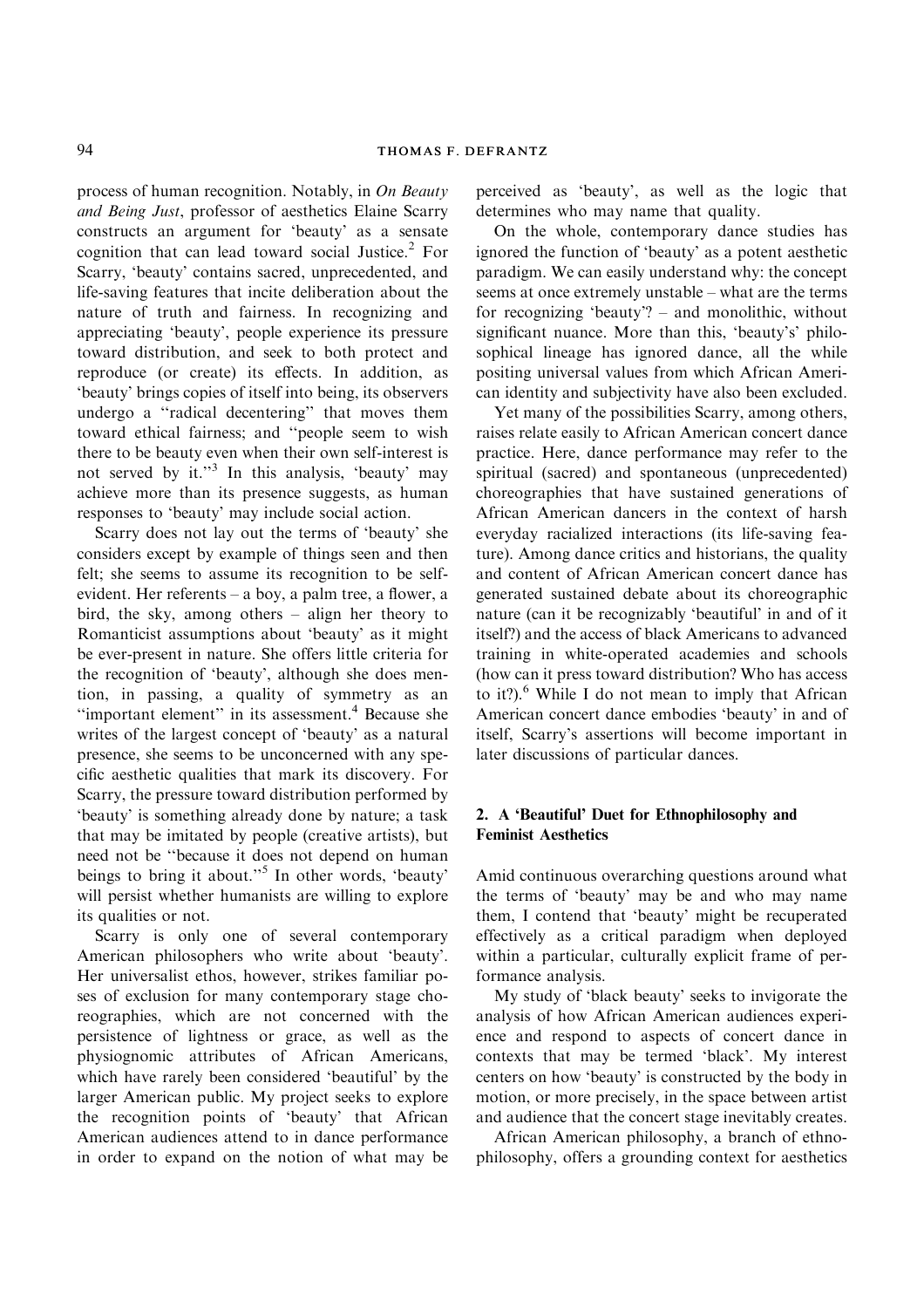relevant to African American dance.<sup>7</sup> In 1977 philosopher Cornel West argued that this then-emergent literature sought to ''make theoretically explicit what is implicit in Afro-American history to describe and demystify the cultural and social practices in this history and offer certain solutions to urgent problems besetting Afro-Americans.''<sup>8</sup> West's materialist call for philosophy as action informs African American dance practice: these choreographies emerge to offer simultaneous solutions to adverse minoritarian conditions, as well as fulfillment of aesthetic imperatives embedded within their recognition as 'black'.

African American philosophers have long underscored the creative and world-making view of philosophy as a practice, as well as the political importance of the documentation of a recognizable constellation of cultural processes. As with dance, the professionalization of philosophy for African Americans is fairly recent. Among its earliest proponents, author and Harlem Renaissance critic Alain Leroy Locke earned his doctoral degree in philosophy from Harvard University in 1918. Locke's interest in the arts, represented by his editorship of seminal documents related to African American participation in dance, music, visual arts, and letters, set a twentiethcentury standard for an alignment of African American philosophy and aesthetics.<sup>9</sup> In large part, Locke's efforts signaled the arrival of modern African American subjectivity in the European and European American imagination, as his critical work established recognizable boundaries for a consideration of longstanding art practices.

Locke's ''ethnophilosophical'' method documented the existence of African American artists as well as the persistence of African American cultural practices that flourished, unexplored by most critics, in segregated contexts. His studies assumed a black ontology, represented in artistic creations, that his focused critical attention brought to light for all to see. For Locke, the act of documenting presence in the arts satisfied a need to place African American creative practices within a larger context of recognized European and Euro-American artistry.

Clearly, ''ethnophilosophical'' approaches are hybrid and politically motivated. Philosopher Anthony Appiah asserts that there may be no 'native' African tradition in philosophy, since philosophy as a practice has been created by the West. Still, philosophy becomes an inevitable partner in a project to

ground aesthetic theory in performance research, if only because it contains what Appiah terms ''the highest-status label of western humanism."<sup>10</sup> The current project to articulate a notion of 'black beauty' in concert dance bears similar weight; 'beauty' is, of course, among the highest-status labels of gesture as thought, action, and spiritual wholeness. In a context that considers America's continuously fraught racial asymmetries, any maneuver to align African American corporeal practices and aesthetics with narratives of 'beauty' proposes a strategic recuperation of some political import.

Here I follow philosopher Lucius Outlaw's suggestion of African American philosophy as a ''gathering notion'' around which to create a possibility of moving toward a useful philosophy of black performance.<sup>11</sup> Outlaw reminds us that all philosophy is created according to an agenda of arranging and naming, and emerges as ''a matter of historical, cultural, social, and political circumstance'' involving the people who produce it.12 This may seem self-evident: what reason might there be to invent philosophy other than to present ideologies of a particular subject-location? However, the implications of considering philosophy as a response to material need are broad. In terms of dance, an African American philosophy of aesthetics may allow us to recognize and articulate qualities of performance in a way that Eurocentric aesthetics cannot. But we must also resist a rush to rewrite aesthetics in order to understand dance. In a discussion of African cultural practices and the circumstances surrounding their narration by contemporary philosophers, Outlaw cautions: ''the practices named do not require this arranging and naming as security for their meaningfulness or integrity, nor for their validity.''<sup>13</sup> For Outlaw, philosophy may make sense of particular practices for the purposes of philosophy, but this process of analysis emerges in response to practices ''already done.'' In similar terms, African American dance performance may ''gather'' around particular aesthetic principles, but it will never conform to those guidelines as if only to satisfy their delineation.

Similarly, feminist aesthetics provides a counterbalance to the prevalent Kantian model of beauty as a form of Jouissance experienced by an individuated [masculine] beholder, typically as he gazes on a static object, like a flower. Cultural theorists including Joanne Waugh and Rita Felski have argued that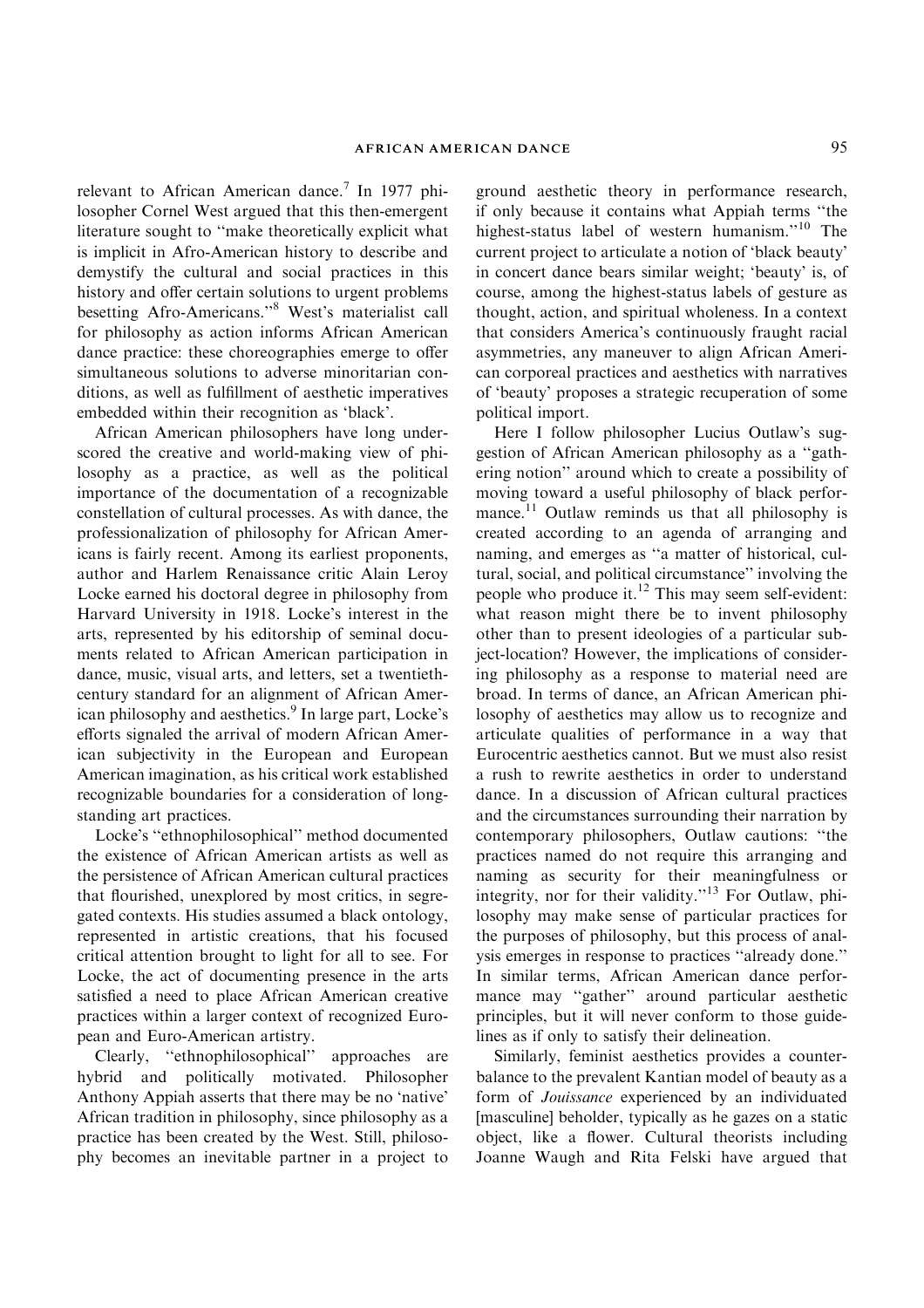feminist aesthetics might be an approach to aesthetic theory more than any single totalizing formulation. Felski points out that while feminist criticism ''does not need an (autonomous) aesthetic, it cannot afford to ignore the realm of the aesthetic, because it is necessarily implicated within and influenced by its institutional and discursive logics.''<sup>14</sup> Surely this is true for an Africanist dance criticism as well; for its artists, audiences, and critics are aware of competing and contradictory concert dance idioms whose aesthetic sensibilities are not easily reconciled. Felski clarifies her motives thus: ''From Romanticism to modernism and postmodernism, the figure of the artist has become closely identified with an ideal of transgressive masculinity, while women have been seen as, at best, capable of reproduction and imitation, but not of creative innovation."<sup>15</sup> In this, she might make reference to any African American modern or postmodern dance artist, whose works are almost inevitably tethered to the European-derived parentage of Balanchine, Cunningham, Graham, or Wigman. Finally, Felski argues that ''women's art has been typically read by critics as an expression of the limits of their sex; the transcendent and universal qualities ascribed to great art have remained almost by definition beyond their reach.''<sup>16</sup> Here echo generations of dance critics and aesthetes who discuss African American dance as merely an expression of the limits of a recognizable black identity. So long as African Americans dance 'black', these critics report, they will only be able to express that limited experience without access to the realms of universal 'beauty' and 'truth'.

But what if 'beauty' need not be universal, or even visible, to be potent? Feminist aesthetics coupled with ethnophilosophy offers a resistant platform to consider the possibility, as well as the means, to move beyond the realm of the visual as the dominant signifier of aesthetic meaning. For example, Laura Mulvey famously engaged this resistant critique of a prevalent visual pleasure offered by film.<sup>17</sup> Her exposure of a recurrent masculinist gaze constructed by mainstream Hollywood films indicted the tyranny of the visual in the construction of pleasure and 'beauty'. As feminist philosopher Hilde Hein notes, aesthetic philosophy since Plato has referred to vision as ''the noblest and most theoretical of the senses'' in the West.<sup>18</sup> However, an Africanist aesthetic enactment of 'beauty', as I intend to explore it, refers to the visual as only an aspect of the sensorial. To move beyond 'beauty' as something visually apprehended, toward 'beauty' as a performed gesture felt by a witnessing audience, we must be willing to resist the primacy of sight as truth, and allow for the possibility of an aesthetic sensibility concerned with spirit.

Thus, my thesis emerges here, at the shared edges of ''ethnophilosophy'' and feminist aesthetics. To recognize 'black beauty' in motion, we engage awareness of social and political circumstance as well as the perception of fullness of gestural execution and the manifestation of spirit. I shall turn now to consider possibilities of black performance, answered in part by case study considerations of particular choreographies.

#### 3. 'Beauty's' Bits: Black Performance, Narrative, and Movement Lexicons

Black performance allows us to imagine possibilities for social movement, social particularity, social flexibility, and social change. Its evidentiary markers – 'black' and 'performance' – are each contingent manifestations, deployed according to particular contexts. As a social category, 'black' becomes implicitly bound up with 'white', 'Asian', 'Latino', 'aboriginal', and other corporeal locations; 'black' does not exist without a presumption of other identities. In this, 'black' implies particular social referents as well as social movements through those referents towards boundaries supplied by other social categories. The performance of blackness, then, may refer constantly to absent, discarded, and elided performances which form an offstage background to the social category of 'black'. Black performance emerges as an inflection of social identity in motion, with intimations of movement toward and away from contingent social categories.

Elements of performance that may be consistently recognized as 'black' allow us to consider social particularity. Within shifting social boundaries, black performance carries corporeal artifacts – gestures, rhythms, soundings, rhetorics, aesthetic logics – that distinguish it among itself. 'Black' may describe a contingent social location, but its emergence in performance is tied to the perception of particular gestures. These gestures form the corpus of a performance ideology that holds significant import in the realm of American concert dance, and comprises the distinctive features of African American concert dance.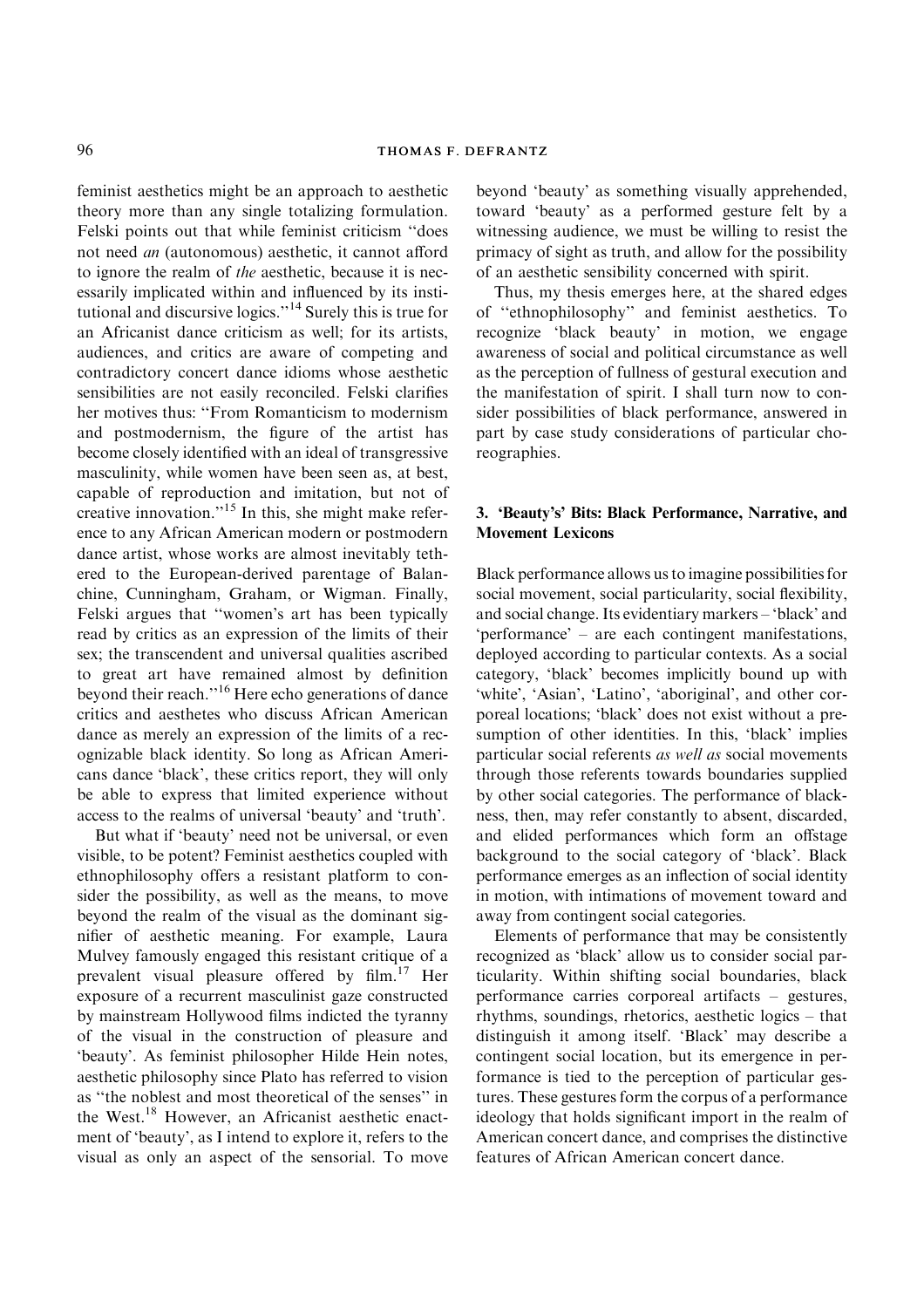And yet, social flexibility is embedded in black performance by virtue of its citational – its 'signifyin' – ethos. Black performance prizes referential logics and spontaneity as foundational creative approaches. Spontaneity may be borne out as rhythmic emphasis or unexpected citation in any idiom of black performance, including music, oratory, social dance, and concert dance. This flexibility of source material and its interpretation also underscore the contingency of 'black' as a marker of social location: improvisation and spontaneity confirm unexpected possibility as a hallmark of black performance. Finally, black performance can herald social change in the moment of its emergence. Because the visible evidence of 'black' highlights other social identities, and its performance prizes spontaneity and flexibility while referring to a particular black ground, its presence achieves a simultaneous stabilizing and distending effect. Black performance can enable social change by confirming its transformative possibility. In this final feature, we find the possibilities of 'beauty' as a productive aspect of performance. African American dance can choreograph gestures of 'beauty' recognizable to African American audiences, a possibility denied in almost any other modern American location. Here, concert dance may predict social change through the staging of 'beauty' as an action.

To offer a case study of performance that marks out social flexibility and social change through the use of particular movement lexicons, I turn to the work of Donald Byrd.<sup>19</sup> For Byrd, 'beauty' often comes to be tied to the triumph of physical technique, or excellence in form. Form is tied to finish, with jagged edges smoothed into a seamless performance persona engaged by the dancers. The ruptures of Byrd's rhythmic phrasing make clear principles of percussive attack or complex meter, but without breaking an overall flow of movements performed to their physical ends. In pushing his dancers to work at the ends of physical possibilities, he forces them to respond in the physical crucible of the spirit. This, in turn, extracts a 'beauty' of dancing in the spirit by virtue of the force of physical challenges posed to the dancers. Byrd stages social movement within dance idioms, born of the tension between the execution of balletic movements with a low-to-theground, weighted stance.

Byrd's choreographic project explores the expressive limits of classical ballet technique sutured to the

weightiness of modern dance. His work tends to be highly kinetic – almost excessively so – in an effort to align compositional rigor with a patently discursive physicality. Highly literate in terms of dance compositions, his works always reference other dances, and he enjoys a choreographic game in which he challenges his audiences to recognize trace elements of other choreographies as they are played out in his own constructions. In Dance at the Gym (1991) for instance, Byrd makes structural reference to Jerome Robbins' choreography from West Side Story, wrung through an Africanist aesthetic wringer. The work for eight dancers – four men and four women – describes competitions and flirtations among a group of urbanites in a workout session of sorts, set in an abstraction of a commercial gym. In one sequence, we are invited to view the percussive attack of the dancer as she repeatedly pierces the space above her head with her pointed foot; the antiphonal phrasing that constructs gestural responses to various movement calls; the complex rhythm and apart-playing of a group of women that challenge us to repeatedly choose a focal point within the proscenium frame.

These choreographic structures signal the work's convergence with Africanist aesthetic features. The dancer hits her foot against the space above her head with an unanticipated, tangible force. The attack of her kicking gestures conveys a temporal rift in the basic rhythmic pulse of the dance and its musical score. The unexpected bursts of percussive attack serve as a reminder of powerful, submerged forces that propel the more obvious, visible rhythmic phrasing and aural musical gestures. They allow for the recognition of spirit as they herald the extension of rhythmic possibility in the dance.

Byrd's choreography reveals itself to be 'black' through its citations, call and response, complex rhythmicity; it conducts 'beauty' through the corporeal luster that its virtuosity creates. Byrd encourages an intense visual 'finish' from his dancers that becomes as important to his work as the compositional strategies he employs. As if to coax every ounce of tension from their taut performances, the movements are phrased to emphasize an unimpeachable mastery of physical technique in terms of, at least, flow, depth of spatial field, and rhythmic intensity. This performed 'finish' contributes to a quality of 'beauty' aligned to an aesthetic of the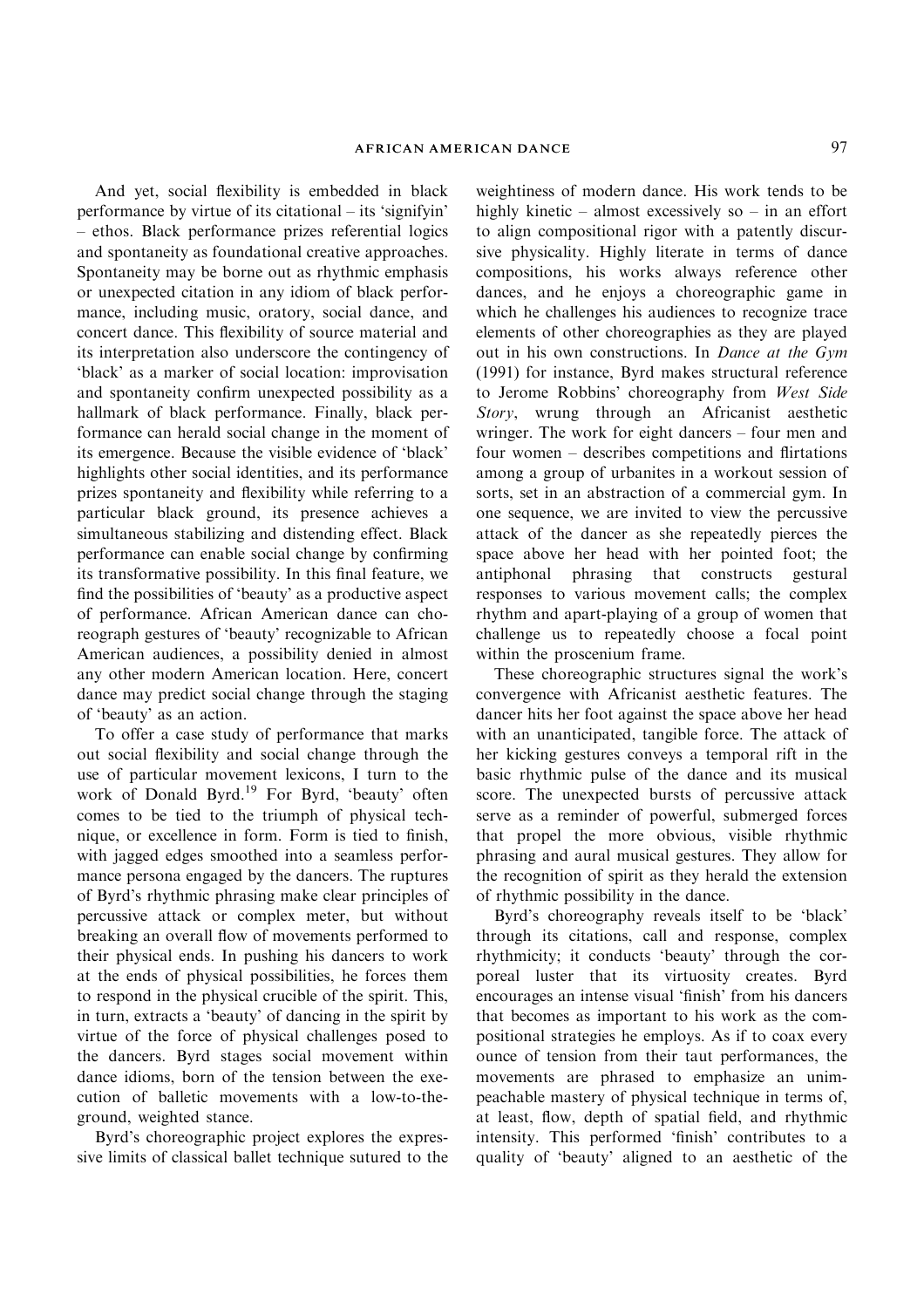cool; Byrd's dancers perform super-hero styled feats without, it seems, breaking a sweat. In this way, they construct 'beauty' as action that predicts social change through the synthesis of dance aesthetics. Here, ballet is sutured to modern dance via Africanist aesthetic principles to charge the stage with vistas of 'beautiful' virtuosity and luster.

Where the brightness and sheen of Byrd's choreography proposes 'beauty' as a visible effect of dance motion and a suturing of dance movement lexicons, other choreographers focus on the force of unseen social narratives to produce motions of 'beauty'. In an irony not without consequence, nearly all of the markers of performance that allow its recognition as 'black' are nonmaterial. Virtual forces propel black performance, and these nonmaterial aspects from its substance. They include the gestures, the tonalities, the guttural wails, the rhythmic complexities, the deployment of allusions, the tempi and forces of action that shape performance. Unlike the physical technique of, say, Martha Graham modern dance, these aspects of black performance have no codified system of production; no physical training that perpetually produces their effects.

To discuss the nonmaterial, we find the usefulness of 'spirit' as an animating feature of Africanist performance. 'Spirit' might be similar to the sacred aspect of 'beauty' that Scarry mentions, in that its nonmaterial manifestations are bound up with 'faith' and legacies of 'knowledge'. In the context of black performance, 'spirit' refers to the contingent presences of immaterial, animating, vital forces that allow human beings to recognize incorporeal actions. The spirit 'flashes' in Africanist performance to momentarily confirm incorporeal action enabled by the performance, and not bounded by the performer's body. In the 'flash of the spirit' we find what African art historian Robert Farris Thompson has described as the motivation of successful Africanist performance.<sup>20</sup>

To enable the flash of the spirit, the dancer must be willing to become the thing that is being danced or being summoned. Other aesthetic theorists, including choreographer and author Delores Cayou, have termed ''functionalism'' – or a willingness to become the thing that is danced – as an aspect of excellence in Africanist performance.<sup>21</sup> This aspect teams the artistic ability to become the dance with the gathered audience's ability to perceive the 'spirit' animated by the dance, and to honor and protect its arrival. In this

group action of honoring and protecting, the manifestation of 'spirit' is again likened to the sacred components of 'beauty' mentioned by Scarry. Clearly, 'spirit' needn't be tied to a particular religious doctrine. It emerges in the fullness of gesture performed with vitality and clarity for the purpose of group cognition – at times, for the performance of 'beauty'.

Here, I turn to the work of choreographer Ulysses Dove.<sup>22</sup> Dove's choreography is marked by its relentless speed, violent force, and daring eroticism. He treats the dancer as a weapon of sorts, out to slay the demons of torpor. His movement palate is impossibly dense, requiring a precision of execution as well as an inevitable extension of the technical capability of its dancers. Many of his works portray an unlikely community of people who seem to know each other well; they describe violence as an inevitable family trait that will result from their interaction. The world of these works is up in arms; fights emerge from multiple simmering hostilities, and an anger palpably born of social and sexual dysfunction forces the people of these works through uncomfortable compromises in terms of movement.

His work Episodes (1987) described a harsh landscape of men and women who rush toward each other as if to connect emotionally, but are inevitably repelled by the very force of their [e]motion. Clad in chic, form-fitting black, the dancers are pinned, rather than revealed, by shafts of blinding white light focused as a diagonal crossroads on the stage. The overall mood is unrelentingly tense, in no small part due to the extreme physical demands of Dove's choreography. When slow-motion phrases emerge, they offer little release from the overall drive and fervor of the staging. Episodes presents a landscape of urgency and danger. Within this misanthropic space, audiences may recognize actions as an expressive response to the random racism of everyday life for many African Americans. In recreating violence and intense physical challenge as the lingua franca of his work, Dove stages African American survival and perseverance as aesthetic action. The dance offers 'spirit' in its existence and repeatability; it proposes 'beauty' as an ability to survive.

Episodes, like other of Dove's works, depicts a world of narrative relationships without beginning or ending; of actions answered by movement consequences that lead to other movement choices without reference to theatrical mise en scène. Many of Dove's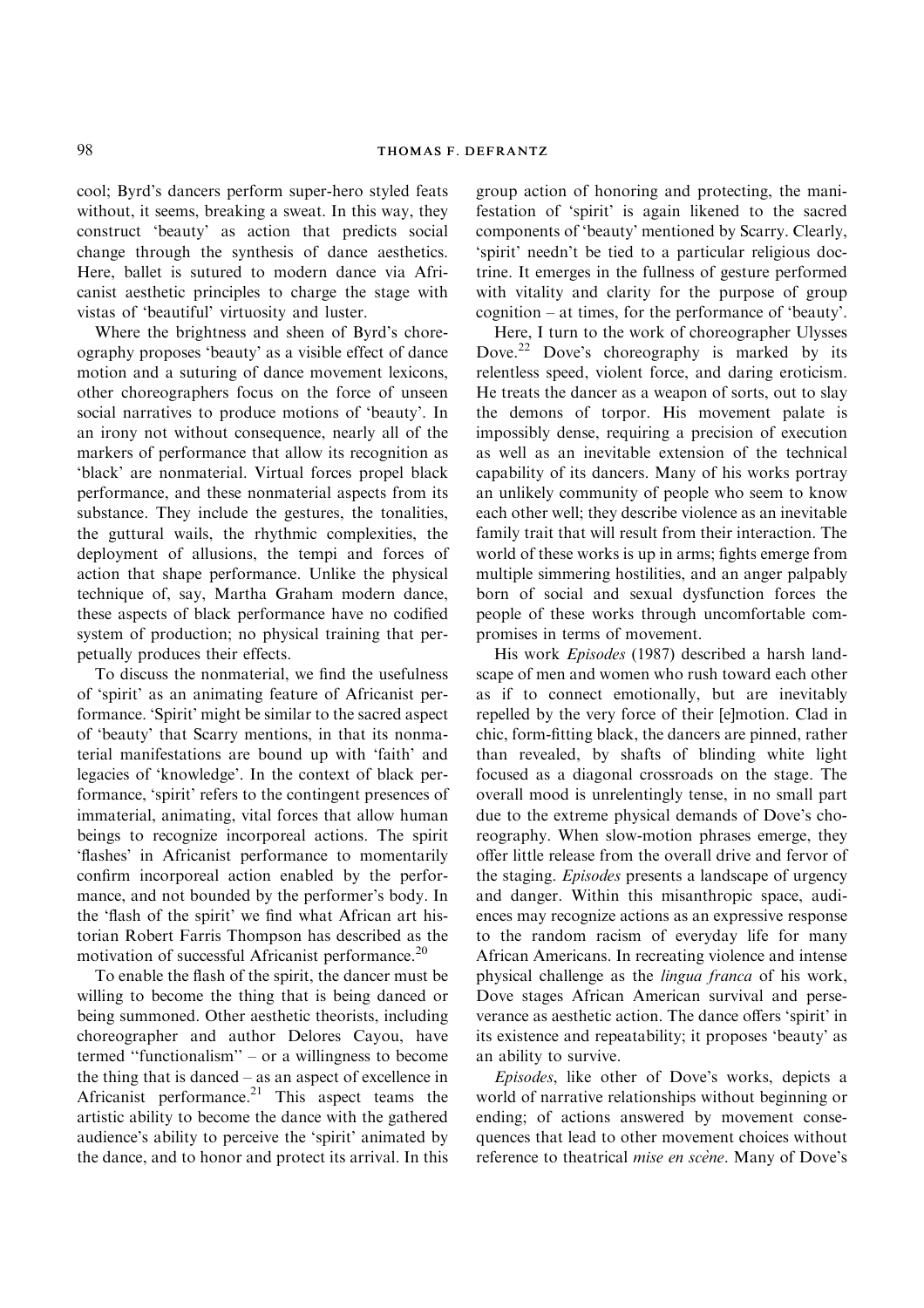works take place in oblique settings that suggest abstractions of physical locations without details of particularity. For example, Episodes is set at a physical ''crossroads'' designated by the lighting design; the dancers relate to each other as people, with particular histories, somehow trapped within this scenographic limbo. The dancers here persist, as if to underscore a truth of African American corporeality that endures through adverse social circumstances. The stories of the dancers and their relationship are viewed through an aesthetic lens that values the arrival of 'spirit' in certain movement sequences – an unexpected drop to the floor; a series of turns performed on the knees; an unanticipated foot-stomping sequence that echoes ecstatic religious dancing. Dove aligns 'beauty' with the survival of black subjectivity in these stories of relationships – violent, harsh, nuanced and erotic – that confirm a persistence of black corporeality.

While explorations of individual subjectivity offer a valuable platform for considerations of black beauty, particular dances and dance practices also mark black performance in diaspora. As practice and commodity, black performance creates vibrant economies of national and global production and dispersal. In terms of African American dance, this process began in the nineteenth century with the cakewalk, a transformed slave festival dance that became first a national, and then international fad at the beginning of the twentieth century.23 Black social dance idioms, from the cakewalk to hip hop, have held currency in all corners of the world, where they are often performed by dancers with no recognizable African ancestry. This tendency toward distribution of black performance underlines 'diaspora' as a possibility available to these aesthetic constellations. A genealogy of performance in diaspora echoes and recasts the standard understanding of 'diaspora' as the movement of bodies across geography.

While popular African American social dances have emerged at regular historical intervals to be dispersed into global contexts, in the wake of the 1960s civil rights movement African Americans have embraced neo-African choreographies. These dances reference 'beauty' as a reclaiming of creative gestural expression derived from an (imaginary) ancestral homeland. Neo-African dance forms, also highly popular among African, Latino, and European Americans, offer diasporic opportunities for holistic corporeal memory.<sup>24</sup> Ancestral 'beauty' is protected by these dances, in their recovery by African Americans, and in their frequent staging in touring concert dance festivals such as the annual DanceAfrica series.<sup>25</sup>

Here, Abdel Salaam's choreography offers insight.<sup>26</sup> Salaam constructs 'beauty' as an inevitable function of civil rights activism that laid bare Africanist aesthetics in diaspora. Neo-African dance forms gained currency in the United States as a function of dispersed Black Arts Movement ideologies.<sup>27</sup> Salaam's interest in these choreographies grew as he found dance to be a ''tool of empowerment, a tool of stimulation'' for his core African American audience.28 He propels his interest in dance as black studies through teaching and choreography, with an intention to underscore that dance may offer simultaneous political action and art. He created his company to encourage a particular mode of spectatorship, one that resonates with a neo-African diasporic ethic.

In Ancestral Earths (1992) Salaam collaborated with several Native American dancers<sup>29</sup> to explore intertwined diasporic legacies. The work stages African American dancers and musicians, clad in beaded neo-African costume, in tandem with Native American dancers and musicians, dressed in feathered ceremonial garb. In the theater space, the visual synergy of extravagant costume establishes an obvious grounding of mythic 'beauty' in motion. The movement vocabulary of the work confirms distinctions in percussive approach. Where Salaam's choreography highlights complex arrangements of body-part isolations in densely-layered patterns, the Native American choreography teases nuance from repetition of steady, full-bodied pulsations. The work offers ever shorter alternations of separate Native and African American dance ideas, to culminate in a shared improvisational space entered by dancers representing each tradition.

Salaam's work often highlights 'diaspora' as source of 'beauty' in the form of remembered neo-African choreographies. He also stages gender according to a holistic Africanist worldview that assumes the presence of distinctive 'male' and 'female' energies in every human being. In his work, grand themes of communal interest, including judgement, rebirth, and regeneration, are to be considered as sources of primal energy to be recycled through the art of dance. Particular dances of West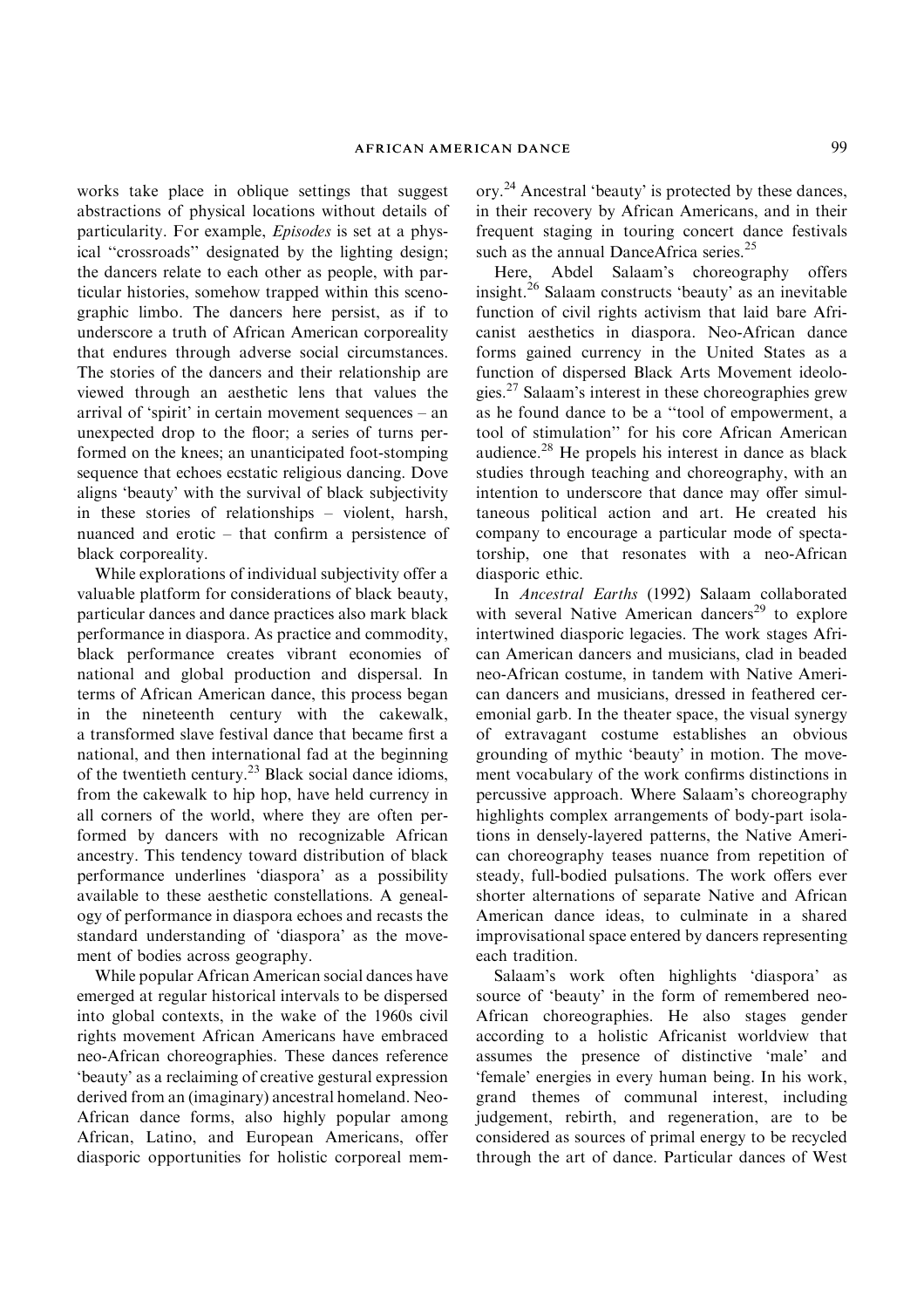African origin, also restructured for the stage, provide the foundational movement lexicon for many of his works. While these dances are not practised by large numbers of African American audiences, they are recognized as part of a diasporic movement legacy that references black group identity through performance.

Movement lexicons, interpersonal narratives, and diasporic dances transferred to the concert stage provide three prisms through which 'beauty' may be reflected. But 'beauty' must be recognized as such in order to fulfill its potential. In terms of dance, the process that allows audiences to recognize 'beauty' remains insufficiently theorized. The performing arts function within increasingly impoverished systems of thought dedicated to analysis or interpretation. We need only consider how Alvin Ailey's first-generation modern work Revelations (1960) stands for 'black dance' in an unequivocal way that forecloses broad black audience interest in, say, the work of postmodern African American choreographer Bebe Miller. 'Beauty' may be enacted in choreography constructed by both Ailey and Miller, but it must be recognized in context in order to thrive. The recognition of 'beauty', especially in terms of concert dance, is in no way automatically achieved.

Concert dance is not symmetrically available to all African Americans who might attend it, notwithstanding material expense or aesthetic education. Even if all those who wanted to attend concert dance performances could do so, this work demands a grounding in the aesthetic logic of stage performance that must be undertaken by audiences. 'Black beauty', as I discuss it here, is performed within a frame of the concert stage proscenium. Unfortunately, a useful grounding in the aesthetic experience of dance attendance escapes the growing African American working class and lower-middle class populace.

'Beauty' – in any definition – cannot flourish without representation. It has to be reflected, pursued, and circulated to be engaged; it has to be assembled in its component parts to fulfill itself, it must be remembered to construct its effects. 'Beauty', like 'blackness', offers a contingent experience that grows in volume as critical theory is brought to bear on its contents.

I do not argue here for the contrivance of strict critical formulae as the basis for aesthetic awareness or the recognition of 'beauty'. When 'beauty' emerges

in African American choreographies of the concert stage, its presence and appeal break from any surrounding structures, including the hybrid Euro-American modern dance legacies that its choreographers may engage. This approach to reconsider the terms of 'beauty' offers a way to consider African American subjectivity within dance that might allow it to flourish on its own terms. 'Beauty' need not be universal to be a potent and important paradigm for group awareness and well-being. 'Black beauty', defined here as performed movement, might allow philosophy and dance studies to reconsider how various 'truths' of movement are contingent upon the analytical frames brought to bear on their contents. Not all audiences recognize 'beauty' in these works or as it might be performed by African American dancers. 'Black beauty' surely exists in terms of concert dance; its aesthetic principles and contents demand sustained exploration. My hope here is to participate in the creation of a conversation about 'black beauty' in concert dance that opens possibilities for sustained discussions of aesthetics. In this, I hope that 'beauty' may emerge in this process, and then disappear again, to leave all of us marveling in its wake.

#### Notes

- 
- 
- 

<sup>1</sup> Harris 1996, p. 197.<br>
<sup>2</sup> Scarry 1999.<br>
<sup>3</sup> Scarry 1999, p. 123.<br>
<sup>4</sup> Ibid., p. 130.<br>
<sup>5</sup> Ibid., p. 109.<br>
<sup>6</sup> Among many studies of racialized history of American dance practice, see especially Gottschild (1996), Long (1989), Perpener (2001), and Manning (2004).

Outlaw (1996) offers an effective overview of theoretical and semantic distinctions between African, African American, and Africana Philosophy. For the overview-granting purposes of this essay, I will use only 'African American' where 'Afro-American', 'African', or 'Africana' may offer more nuanced implications.<br><sup>8</sup> West 1977, p. 11.

Locke's (1886–1954) many publications include Negro Art: Past and Present and The Negro and His Music, both published

in 1936; see Leroy (1936).<br><sup>10</sup> Appiah 1996, p. 27.

<sup>&</sup>lt;sup>11</sup> Outlaw 1996, p. 64.<br><sup>12</sup> Ibid. p. 75.<br><sup>13</sup> Ibid. <sup>14</sup> Felski 1995, p. 431.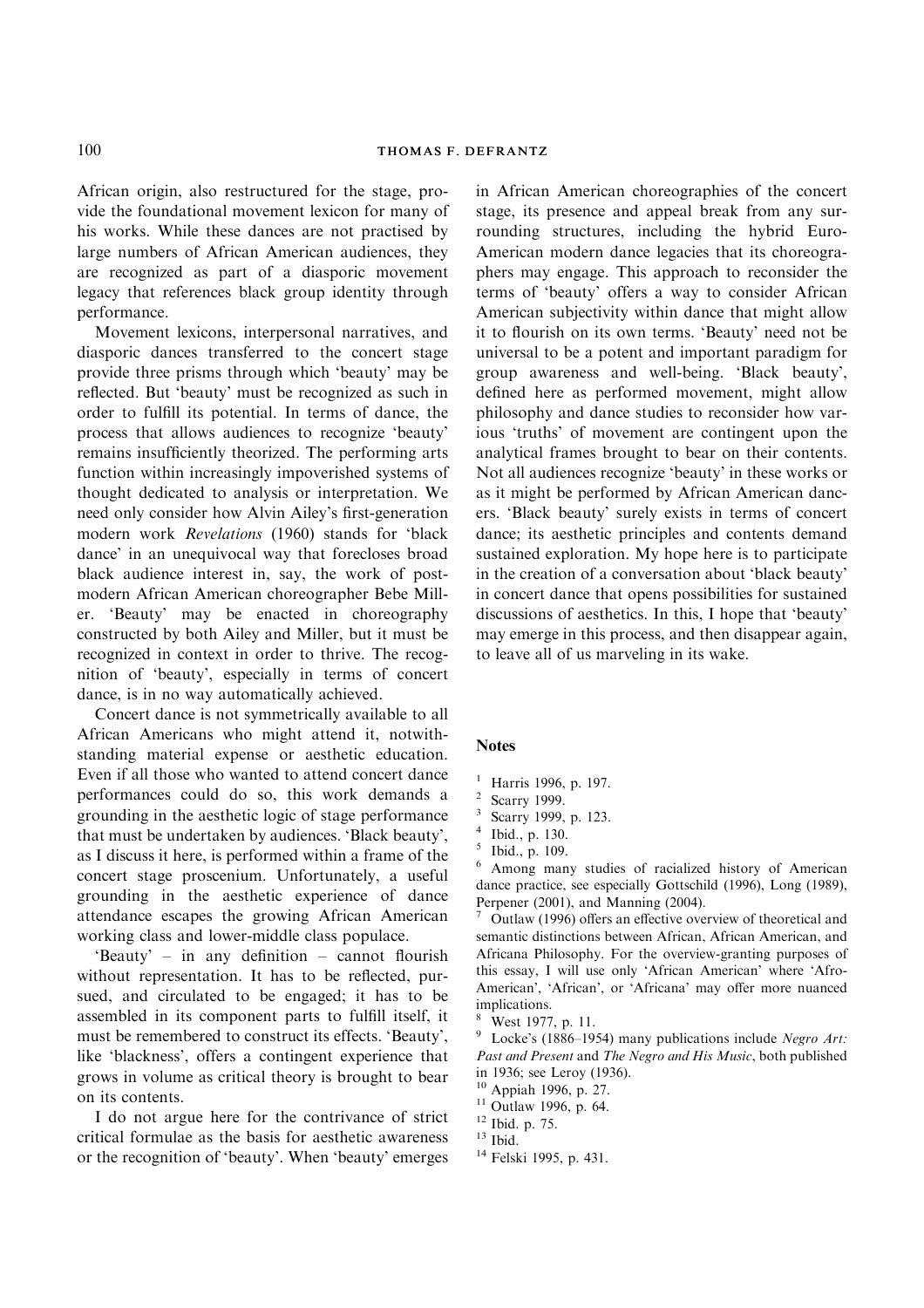<sup>15</sup> Ibid. p. 432.<br><sup>16</sup> Ibid. <sup>17</sup> Mulvey 1975.<br><sup>18</sup> Hein 1995, p. 457. <sup>19</sup> Raised in the American Black middle class of the 1950s, Byrd studied performance aesthetics and dance at Tufts and Yale Universities, the Cambridge School of Ballet, the London School of Contemporary Dance, the Alvin Ailey American Dance Center, and with Mia Slavinska. He danced, briefly, with Twyla Tharp, Karole Armitage, and Gus Solomons jr. before he founded his company Donald Byrd/The Group in 1978 with a commitment to the idea that ''dance can change and enrich the lives of many people.'' (Byrd, 2004) Highly prolific, he has created over 80 works for his own company and others, including a 1998 production of Carmina Burana for the New York City Opera. In 2002 Byrd dissolved his own company and assumed artistic directorship of the Spectrum Dance Theater of Seattle, Washington.

<sup>20</sup> Thompson (1983). Thompson's inventory of ''guiding principles'' of Africanist performance has been frequently recounted, but bears repeating here. They include dominance of a percussive performance style; multiple and complex rhythmic meter; overlapping call and response in singing; an inner impulse control that retains a rhythmic common denominator; suspended accentuation patterning that allows for cross-rhythms; and the performance of songs and dances of social allusion.<br><sup>21</sup> Cayou 1971, p. 8.

 $22$  Born in Columbia, South Carolina, the eldest of three children, Dove began dance study with Carolyn Tate while a pre-medical student at Howard University. He transferred to the University of Wisconsin to study with Xenia Chlistowa of the Kirov Ballet, and in 1970 graduated from Bennington College with a degree in dance. Upon moving to New York, Dove joined the Merce Cunningham company and performed with Mary Anthony, Pearl Lang, and Anna Sokolow. In 1973 he joined the Alvin Ailey American Dance Theater, where he quickly rose to the rank of principal dancer acclaimed for his commanding presence, bright clarity of movement, and truthful dramatic intensity. He turned to choreography in 1980, and began a significant freelance career making dance for the Basel Ballet, the Cullberg Ballet, the Dutch National Ballet, the London Festival Ballet, American Ballet Theater, the New York City Ballet, and the Groupe de Recherche Choreographique de l'Opera de Paris where he spent three years as assistant director. Dove's death from AIDS placed him among the most prominent of publicly discussed gay male black dance artists.<br><sup>23</sup> Krasner 1997.

<sup>24</sup> Heard and Mussa 2002.<br><sup>25</sup> Since 1977, DanceAfrica has offered an annual festival of American dance companies based in traditional and neo-African idioms. The festival continues to be organized by African American founding director Chuck Davis.

<sup>26</sup> Born and raised in New York City, Salaam trained in modern and neo-African dance as an adult student at Lehman College under the guidance of Joan Miller. He quickly became concerned with patently hybrid constructions of dance idioms. He founded his company, Forces of Nature, in 1980 with a desire to combine martial arts, Lester Horton—and Jose Limon-based methods with selected sub-Saharan African dance languages to explore the cultural and philosophical foundations of African dance traditions. Housed in Manhattan's Church of Saint John the Divine, Forces of Nature performs Salaam's emphatically diverse repertory that includes postmodern offerings as well as many neo-African dance and drumming pieces. The company achieved acclaim in New York and internationally for its recreation of historical, mythical, and epic events through dance theater based in Africanist narrative themes.<br><sup>27</sup> Heard and Mussa 2002.

<sup>28</sup> Salaam 2002.<br><sup>29</sup> On separate occasions, Salaam's collaborators included the Silver Cloud Native American Dancers and Musicians, and Matoaka Little Eagle with members of the Thunderbird American Indian dancers.

#### References

- Appiah, Anthony: 1996, 'African-American Philosophy?', in Pittman, 11–34.
- Brand, Peggy Zeglin, and Carolyn Korsmeyer, (eds): 1995, Feminism and Tradition in Aesthetics. University Park, Pa: The Pennsylvania State University Press.
- Byrd, Donald: 2004, Personal interview with author, Seattle, Washington (17 January).
- Cayou, Delores K.: 1971, Modern Jazz Dance, Palo Alto: Mayfield Publishing Company.
- DeFrantz, Thomas F. (ed.): 2002, Dancing Many Drums: Excavations in African American Dance, Madison: University of Wisconsin.
- Felski, Rita: 1995, 'Why Feminism Doesn't Need an Aesthetic (And Why It Can't Ignore Aesthetics),' in Brand and Korsmeyer (1995), pp. 431– 445.
- Gottschild, Brenda Dixon: 1996, Digging the Africanist Presence: Dance and Other Contexts, Westport, CT: Greenwood Publishing.
- Harris, Leonard: 1996, 'The Horror of Tradition or How to Burn Babylon and Build Benin While Reading ''A Preface to a Twenty-Volume Suicide Note'',' in Pittman (1996), pp. 94–118.
- Heard, Marcea. E. and Mussa, Mansa: 2002, 'African Dance in New York City,' in DeFrantz (2002), pp, 143–168.
- Hein, Hilde: 1995, 'The Role of Feminist Aesthetics in Feminist Theory', Brand and Korsmeyer, pp. 446–460.
- Krasner, David: 1997, Resistance, Parody, and Double Consciousness in African American Theatre, 1895–1910, New York: St. Martin's Press.
- Locke, Alain Leroy: 1936, The Negro and his Music, Reprinted, Port Washington, NY: Kennikat Press, 1968. Also reprinted with Negro Art: Past and Present, New York: Arno Press, l969.